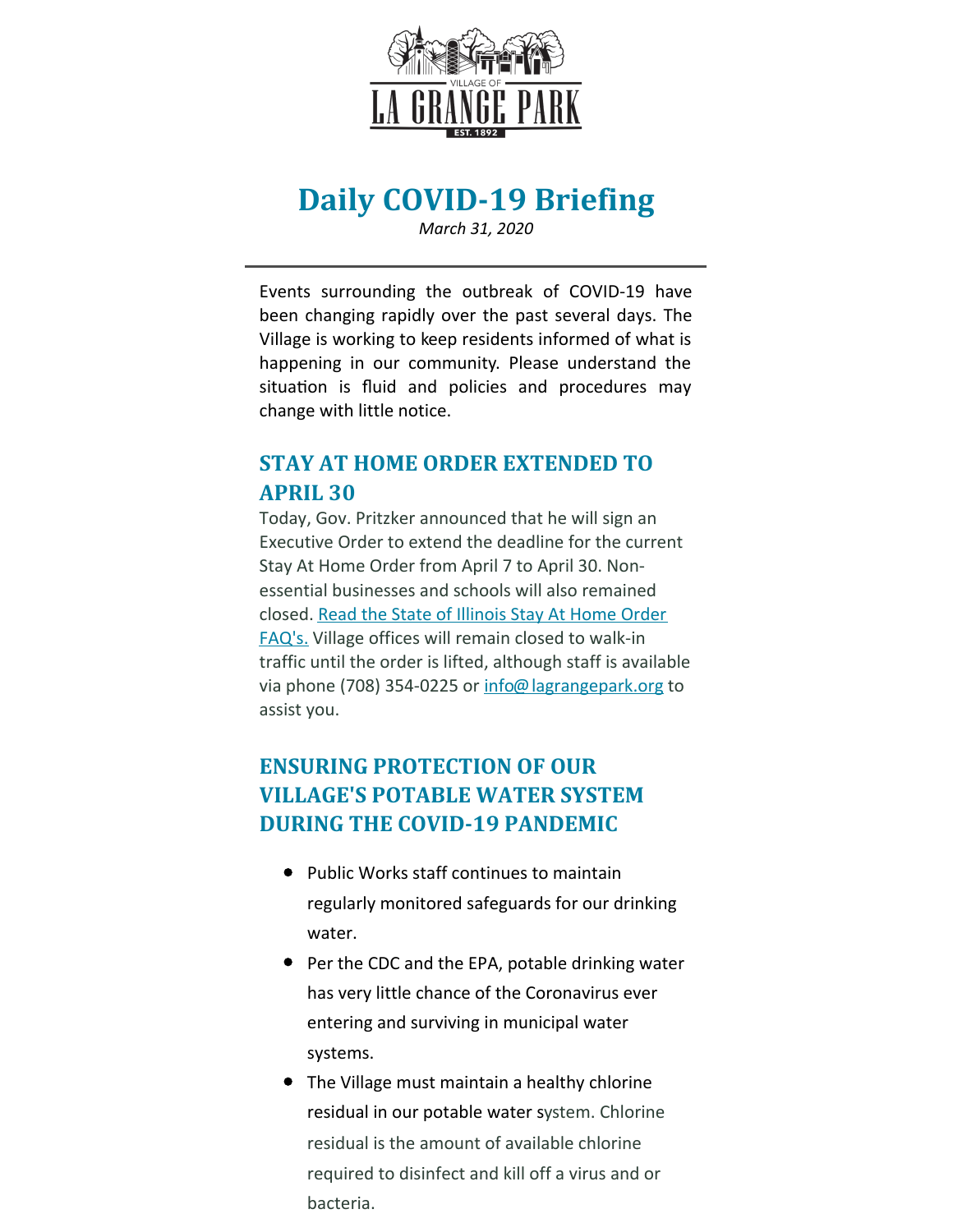- The Village is required to check chlorine residuals daily to meet minimum standards. The Water Pumping facility monitors chlorine residuals for our incoming source water as well as the leaving the plant entering the distribution system.
- During this crisis event, Public Works has instrumented extra daily checks of our Water Pumping facility. These additional measures were put in place to ensure resident safety for the duration.

*Please contact the Public Works Department at 708.352.2922 during standard business hours (7:00 am - 3:30 pm) Monday through Friday, or Police Department Non-Emergency Number at 708.352.2151 if you have any questions or concerns.*

## **A MESSAGE FROM THE COMMUNITY PARK DISTRICT**

Please be aware that the police are actively responding to and communicating any and all areas of concern to us. Reports are triggered where people are not complying with the CDC social distancing recommendations, congregating, or otherwise violating the governor's executive order. Once an amenity has been identified as an area of concern, we will immediately prohibit access to that location until further notice.

While we understand that access to the outdoors for exercise is essential to the physical and emotional health of residents, this access comes with a high price of personal responsibility. We are increasing educational communication that not only clarifies acceptable activities, but to remind residents that the decisions of a few can impact access for the whole community.

The following are actions that are currently being taken by the Park District:

- Orange fencing is being installed around all playgrounds
- Swings are being removed from all playgrounds
- The number of basketball hoops have been reduced at Yena Park
- The Memorial Park Basketball Court has been closed until further notice
- Warning notices have been sent to regular users